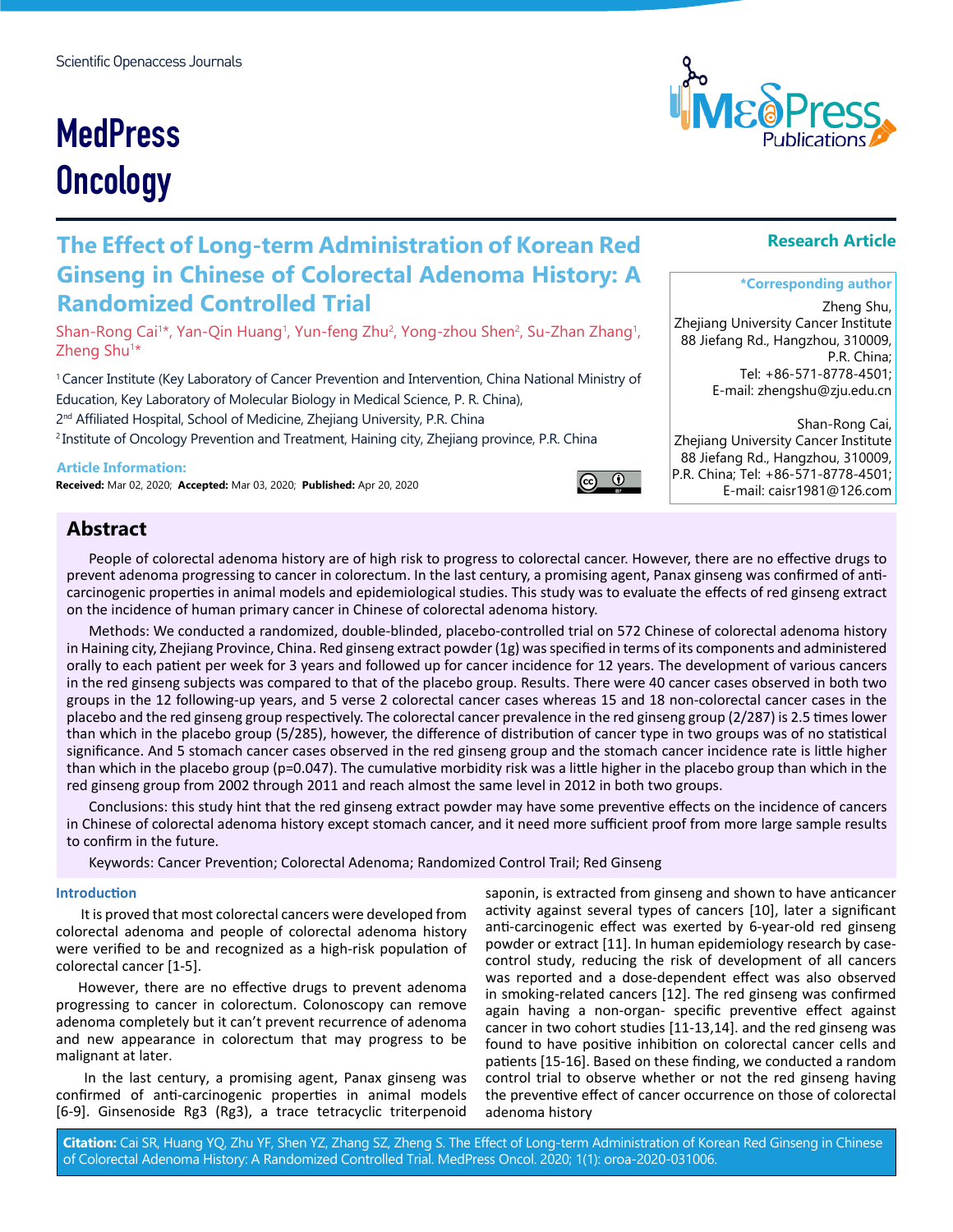#### **Methods**

#### **Study design and data collection**

A randomized, double-blind, placebo-controlled study was carried out in Haining city, Zhejiang province, China., in July 1997. A total of 577 permanent residents (aged 40-70 years old) of colorectal adenoma history (colorectal adenoma was diagnosed by colonoscopy and confirmed by pathology in the past 10 years) was selected as subjects and randomly divided into ginseng and placebo groups by table of random numbers. Those of family history of cancer and colorectal adenoma, and with personal cancer history were excluded. In the total 576 participants, four participants refused to take any capsules in two weeks later, therefore, 572 participants joined this study and participated in the research and were voluntarily signed an informed consent form. Capsules containing the red ginseng extract powder and placebo prepared by Korea Ginseng Corp, Seoul were purchased and information about the capsules content was not known by the field study team and research designer until all of the result data were collected in 2012. All of the participants were numbered firstly, then the capsules were distributed to them by randomization of using a table of randomly assorted digits. The study consisted of 3 years of intervention (1997 - 2000) and 12 years of follow-up (2001-2012). Each participant was administered with four capsules of ginseng extract powder or placebo(1g) every week from July 1997 to June 2000 with the delivery of one-month capsules. Participants were asked to complete questionnaires by face-to-face interview about these contents: demographic characteristics, occupation, smoking and alcohol drinking patterns, history of diseases, and history of ginseng intake at the beginning of the study, and were also asked to take any kinds of ginseng during the periods of 1997-2000. The participants were followed up for cancer occurrences and deaths for 12 years (from January ,2001 to December 30, 2012) after 3 years of intervention by telephone every year, and all new cancer cases were verified again through the local cancer registration system. At the end of this study, 12 years from the beginning of this trial, the identities of individual subjects were opened and confirmed. and 285 subjects were randomized to the placebo group whereas 287 to red ginseng group.

#### **Statistical Analysis**

The Relative Risks (RRs) were estimated by logistic regression models. Age distribution and duration of red ginseng intake were using t-test. The rate in both groups was analyzed by  $x^2$ .

#### **Results**

#### **Sample characteristics**

Of the 572 participants, 287 subjects took red ginseng whereas 285 subjects took a placebo. The sex, age, BMI (Body Mass Index), history of smoking, alcohol drinking and ginseng intake distribution were similar between the two groups, and the duration of capsule intake was also of no statistical difference in both groups (Table1).

#### **Overall cancer occurrence observed in two groups**

There were 40 cancer cases observed in both two groups in the following-up years, and 5 verse 2 colorectal cancer cases in placebo and red ginseng groups respectively whereas 15 and 18 non-colorectal cancer cases in each group (Table 2).

In the 40 cancers, there were 11 lung cancer cases(27.5%), 7 colorectal cancer cases(17.5%), 5 liver cancer cases(12.5%) and stomach cancer cases(12.5%), 3 esophageal cancer cases(7.5%), 2 pancreatic cancer cases(5.0%) and mouth cancer cases(5.0%), and 1 each case for gallbladder cancer case (2.5%), urinary bladder cancer(2.5%), peritoneal interstitial tumor case (2.5%), ovarian cancer case (2.5%) and bone marrow cancer case (2.5%) (Table 3).

#### **Comparison of the cancer occurrence in two groups**

There are 5 stomach cancer cases observed in the red ginseng group and the stomach cancer incidence rate is higher than which in the placebo group (p=0.047, Table 3).

The red ginseng decreased the risk for development of cancer only in women (RR=0.36, 95%CI, 0.07-1.85) and in the duration red ginseng intake of 53-104 weeks (RR=0.25, 95%CI, 0.44-1.43) compared to placebo group, whereas the RR is little higher in red ginseng group in man and in the longest duration of red ginseng intake (105-156 weeks), but all of these difference is of no statistical significance (Table 4 ).

#### **Table 1:**

|                                      | Placebo (%)    | Red Ginseng (%)  | Total (%)   | P value |  |
|--------------------------------------|----------------|------------------|-------------|---------|--|
| Sex                                  |                |                  |             |         |  |
| Male                                 | 187(65.6)      | 179(62.2)        | 366(64.0)   |         |  |
| Female                               | 98(34.4)       | 108(37.8)        | 206(36.0)   | 0.388   |  |
| Age                                  |                |                  |             |         |  |
| $40 - 49$                            | 31(10.9)       | 30(10.5)         | 61(10.7)    |         |  |
| 50-59                                | 154(54.0)      | 159(55.4)        | 313(54.7)   |         |  |
| 60-69                                | 79(27.7)       | 74(25.8)         | 153(26.7)   | 0.929   |  |
| 70-79                                | 21(7.4)        | 24(8.4)          | 45(7.9)     |         |  |
| mean                                 | $57.10 + 7.38$ | $57.31 \pm 7.53$ |             | 0.744   |  |
| <b>Smoking</b>                       |                |                  |             |         |  |
| Nonsmoker                            | 131 (46.0)     | 140 (48.8)       |             | 0.504   |  |
| Smoker                               | 154 (54.0)     | 147 (51.2)       |             |         |  |
| <b>Alcohol drinking</b>              |                |                  |             |         |  |
| Nondrinker                           | 142 (49.8)     | 129 (44.9)       |             | 0.276   |  |
| Drinker                              | 143 (51.2)     | 158 (55.1)       |             |         |  |
| Body mass index (kg=m <sup>2</sup> ) |                |                  |             |         |  |
| ≤18.4                                | 31 (10.9)      | 24 (8.4)         |             |         |  |
| 18.5-22.9                            | 167 (58.6)     | 174 (60.6)       |             | 0.591   |  |
| $\geq$ 23.0-                         | 87 (31.3)      | 89 (31.0)        |             |         |  |
| History of ginseng intake            |                |                  |             |         |  |
| No                                   | 99 (34.7)      | 107 (37.3)       |             | 0.543   |  |
| Yes                                  | 186 (65.3)     | 180 (52.8)       |             |         |  |
| Duration (weeks) of capsules Intake  |                |                  |             |         |  |
|                                      | 146.24±27.82   | 149.81±23.96     |             | 0.144   |  |
| Cancer (No)                          | 265 (93.0)     | 267 (93.0)       | 532 (93.0)  | 0.982   |  |
| Cancer (Yes)                         | 20(7.0)        | 20(7.0)          | 40 (7.0)    |         |  |
| <b>Total</b>                         | 285 (10.00)    | 287 (100.0)      | 572 (100.0) |         |  |

**Table 2:** Cancer and duration (weeks) of capsules intake distribution in two groups and RRs (95% CI) of Cancer.

| Variable                                 | Placebo (%) | Red<br>Ginseng (%) | <b>RR (95%CI)</b>       | p-Value  |
|------------------------------------------|-------------|--------------------|-------------------------|----------|
| <b>New Cancer cases in</b><br>both sexes |             |                    |                         |          |
| No cancer                                | 265(93.0)   | 267(93.0)          | 1                       |          |
| Cancer                                   | 20(7.0)     | 20(7.0)            | $0.99(0.52 - 1.89)$     | $0.407*$ |
| Colorectal cancer                        | 5(1.8)      | 2(0.7)             |                         |          |
| Non-colorectal cancer                    | 15(5.3)     | 18(6.3)            |                         |          |
| In Male                                  |             |                    |                         |          |
| No cancer                                | 172(92.0)   | 161(89.9)          | $\mathbf{1}$            |          |
| Cancer                                   | 15(8.0)     | 18(10.1)           | $1.28(0.63 - 2.63)$     | $0.639*$ |
| Colorectal cancer                        | 3(1.6)      | 2(1.1)             |                         |          |
| Non-colorectal cancer                    | 12(6.4)     | 16(8.9)            |                         |          |
| In Female                                |             |                    |                         |          |
| No cancer                                | 93(94.9)    | 106(98.1)          | $\mathbf{1}$            |          |
| Cancer                                   | 5(5.1)      | 2(1.9)             | $0.36(0.07 -$<br>(1.85) | $0.238*$ |
| Colorectal cancer                        | 1(1.0)      | $\Omega$           | $\Omega$                |          |
| Non-colorectal cancer                    | 4(4.1)      | 2(1.9)             |                         |          |
| Duration (weeks) of                      |             |                    |                         |          |
| capsules intake                          |             |                    |                         |          |
| $\leq$ 52                                | 12(4.2)     | 8(2.8)             | $\mathbf{1}$            |          |
| 53-104                                   | 12(4.2)     | 2(0.7)             | $0.25(0.44 - 1.43)$     |          |
| 105-156                                  | 261(91.6)   | 277(96.5)          | 1.59(0.64-3.96)         |          |

\*The p values of Fisher exact  $x^2$  are calculated between colorectal cancer and Non-colorectal cancer groups by sex.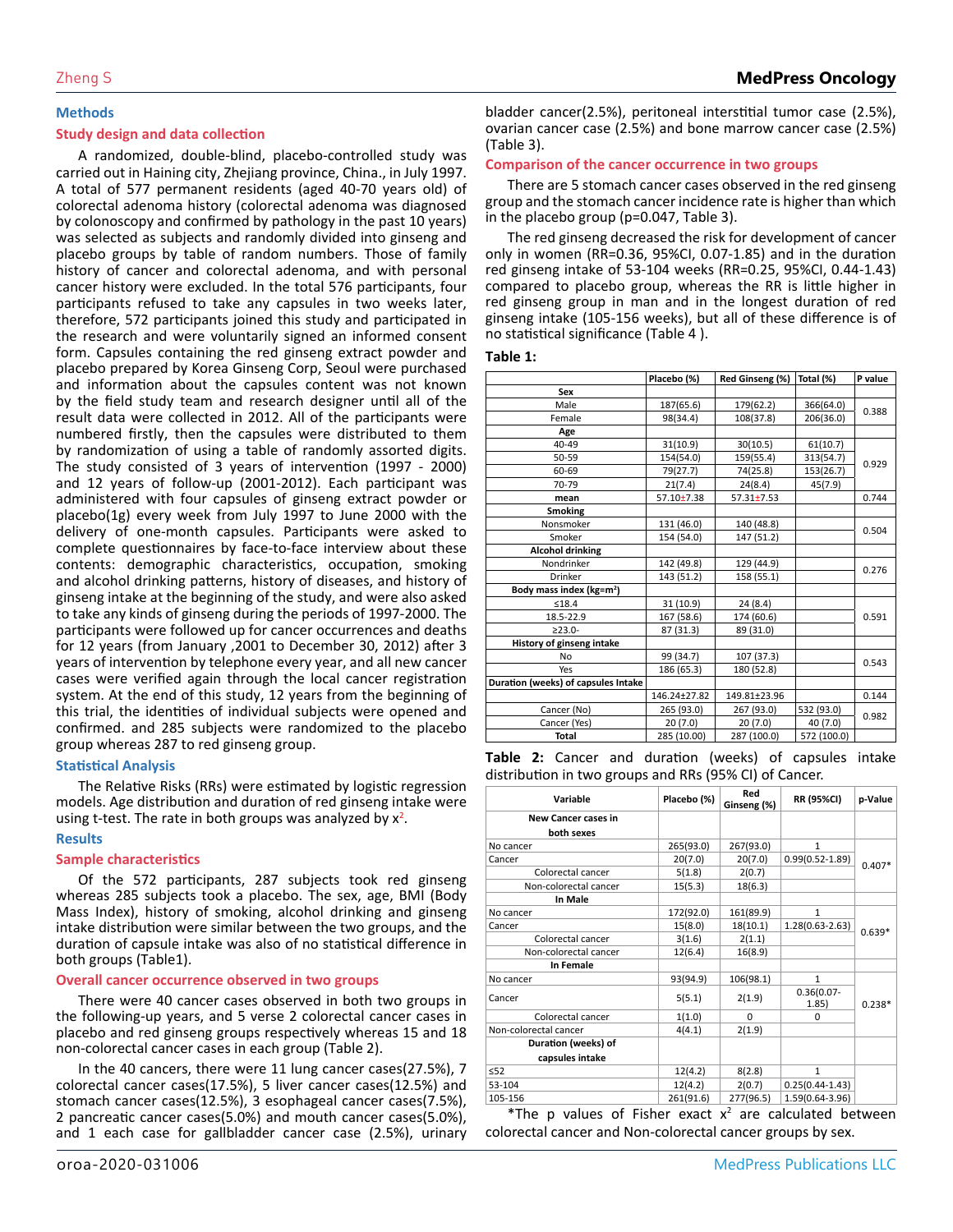**Table 3:** Histopathological diagnosis of 40 cancer cases in both groups by sex.

|                                    | Case Number (%) |          |                     |          |          |          |           |              |
|------------------------------------|-----------------|----------|---------------------|----------|----------|----------|-----------|--------------|
| <b>Histopathological Diagnosis</b> | Placebo         |          | <b>Red Gingseng</b> |          |          | Total    | p value*  |              |
|                                    | Male            | Female   | Total               | Male     | Female   | Total    |           |              |
| Colorectal cancer                  | 4(57.1)         | 1(14.2)  | 5(71.4)             | 2(28.6)  | 0        | 2(28.6)  | 7(100.0)  | 0.731        |
| Lung cancer                        | 3(27.3)         | 1(9.1)   | 4(36.4)             | 7(63.7)  | 0        | 7(63.7)  | 11(100.0) | 0.48         |
| Liver cancer                       | 2(40.0)         | 0        | 2(40.0)             | 3(60.0)  | 0        | 3(60.0)  | 5(100.0)  | 1            |
| Stomach cancer                     | 0               | $\Omega$ | $\Omega$            | 5(100.0) | $\Omega$ | 5(100.0) | 5(100.0)  | 0.047        |
| Esophageal cancer                  | $\Omega$        | 1(50.0)  | 1(50.0)             | 0        | 1(50.0)  | 1(50.0)  | 2(100.0)  | 1            |
| Pancreatic cancer                  | 1(50.0)         | 1(50.0)  | 2(100.0)            | $\Omega$ | 0        | $\Omega$ | 2(100.0)  | 0.487        |
| Mouth cancer                       | 1(50.0)         | 1(50.0)  | 2(100.0)            | 0        | $\Omega$ | $\Omega$ | 2(100.0)  | 0.487        |
| Gallbladder cancer                 | 1(50.0)         | 1(50.0)  | 1(100.0)            | 0        | 0        | 0        | 1(100.0   | 1            |
| Urinary bladder cancer             | 1(100.0)        | $\Omega$ | 1(100.0)            | $\Omega$ | 0        | $\Omega$ | 1(100.0)  | 1            |
| Peritoneal interstitial tumor      | $\Omega$        | $\Omega$ | $\Omega$            | 1(100.0) | $\Omega$ | 1(100.0) | 1(100.0)  | $\mathbf{1}$ |
| Ovarian cancer                     | 0               | 0        | $\Omega$            | $\Omega$ | 1(100.0) | 1(100.0) | 1(100.0)  | $\mathbf{1}$ |
| Bone marrow cancer                 | 1(100.0)        | $\Omega$ | 1(100.0)            | $\Omega$ | 0        | 0        | 1(100.0)  | 1            |
| <b>Total Number</b>                | 14(35.0)        | 6(115.0) | 20(50.0)            | 18(45.0) | 2(5.0)   | 20(50.0) | 40(100.0) | $0.982**$    |

\*The p values of Fisher exact  $x^2$  are calculated between the placebo and red ginseng groups (\*\*p values of Pearson  $x^2$ ).

**Table 4:** Accumulative morbidity risk of all cancers from 1998 through 2012 within the both groups.

|       | Placebo group(n=285) |                       | Red Ginseng group (n=287)                    |                    |                       |                                              |
|-------|----------------------|-----------------------|----------------------------------------------|--------------------|-----------------------|----------------------------------------------|
| Year  | Number of<br>cases   | Morbidity<br>Rate (%) | <b>Accumulative</b><br>Morbidity<br>rate (%) | Number of<br>cases | Morbidity<br>Rate (%) | <b>Accumulative</b><br>morbidity<br>rate (%) |
| 1998  | $\overline{2}$       | 0.7                   | 0.7                                          | 1                  | 0.35                  | 0.35                                         |
| 1999  | 4                    | 1.4                   | 2.1                                          | $\overline{2}$     | 0.7                   | 0.7                                          |
| 2000  | 0                    | $\Omega$              | 2.1                                          | 4                  | 1.4                   | 1.4                                          |
| 2001  | $\mathbf{1}$         | 0.35                  | 2.45                                         | 1                  | 0.35                  | 2.8                                          |
| 2002  | 4                    | 1.4                   | 3.85                                         | $\overline{2}$     | 0.7                   | 3.15                                         |
| 2003  | $\overline{2}$       | 0.7                   | 4.55                                         | $\mathbf{1}$       | 0.35                  | 3.85                                         |
| 2004  | 3                    | 1.05                  | 5.6                                          | $\overline{2}$     | 0.7                   | 4.2                                          |
| 2005  | 0                    | 0                     | 5.6                                          | $\Omega$           | $\Omega$              | 4.2                                          |
| 2006  | $\Omega$             | $\Omega$              | 5.6                                          | $\mathbf{1}$       | 0.35                  | 4.9                                          |
| 2007  | $\Omega$             | 0                     | 5.6                                          | $\Omega$           | $\Omega$              | 5.25                                         |
| 2008  | $\Omega$             | $\Omega$              | 5.6                                          | $\mathbf{1}$       | 0.35                  | 5.25                                         |
| 2009  | $\mathbf{1}$         | 0.35                  | 5.95                                         | $\mathbf{1}$       | 0.35                  | 5.6                                          |
| 2010  | $\mathbf{1}$         | 0.35                  | 6.3                                          | $\mathbf{1}$       | 0.35                  | 5.95                                         |
| 2011  | $\mathbf{1}$         | 0.35                  | 6.65                                         | 1                  | 0.35                  | 6.2                                          |
| 2012  | $\mathbf{1}$         | 0.35                  | $\overline{7}$                               | $\overline{2}$     | 0.7                   | 6.55                                         |
| Total | 20                   |                       |                                              | 20                 |                       |                                              |

The colorectal cancer prevalence in the red ginseng group (2/287) is 2.5 times lower than that in the placebo group (5/285), however, the difference of distribution of cancer type in two groups was of no statistical significance. The cumulative morbidity risk was a little higher in the placebo group than which in the red ginseng group from 2002 to 2011 and became almost the same level in 2012 in both two groups (Table 4 and Figure 1).

# **Discussion**

Colorectal cancer is increasing quickly in China and will be a great burden to China government and patients. Except for screening, there are of no effective methods to reduce colorectal cancer mortality.

From previous studies, patients perceived to be at increased risk of colorectal neoplasm after adenoma removal are recommended surveillance colonoscopy [2-4]. Cottet V., reported that the 10-year cumulative probabilities of colorectal cancer were 2.05% (95% CI 1.14% to 3.64%) and 6.22% (95% CI 4.26% to 9.02%) in those of non-advanced adenoma and advanced adenoma history respectively [17]. CRC mortality of individuals who had adenoma removed was 237/10,000 in Sweden and Norwegian and 208/10,000 in UK [18,19], which is much higher than the general population.

From 2019, the China government issue "health China action" which including preventing cancer effectively at an early stage. Colorectal adenoma especially advanced adenoma is of high probability to develop to cancer; therefore, colorectal adenoma is the target disease of the prevention of colorectal cancer, and we defined individuals who had adenoma removed as the highrisk population of colorectal cancer and the target prevention population.

Up till now, there are no effective methods and drugs to prevent the colorectal adenoma except colonoscopy of the adenoma. Colonoscopy can remove most colorectal adenoma but it cannot prevent its recurrence and appearance. If there is a drug that can inhibit the occurrence and recurrence of colorectal adenoma, the colorectal cancer incidence will decrease rapidly and the burden from colorectal cancer will also decline. The Panix ginseng is expected to have the preventive effect of colorectal adenoma to cancer for the animal experiments and some epidemiological studies [20-22].

However, there is no obvious cancer-preventive effects observed in this study. The sex and age distribution were of no difference between red ginseng and placebo groups. There are 20 new cancer cases in the red ginseng group (287 participants, who taking ginseng) and 20 new cancer cases in the placebo group (285 participants, who took placebo) respectively in the next 14 following-up years, and the accumulated cancer incidence is almost the same in two groups (Table1). There were 5 verse 2 colorectal cancer cases in placebo and red ginseng groups respectively whereas 15 and 18 non-colorectal cancer cases in each group (Table 2).

There are 5 stomach cancer cases observed in the red ginseng group and the stomach cancer incidence rate in the red ginseng group is little higher than which in the placebo group with a boundary level of significance (p=0.047) (Table 3).

Other types of cancer cases distribution between the two groups were of no significance. This result implies that the longterm taking of red ginseng having the probability of increased risk of suffering stomach cancer in Chinese of colorectal adenoma history. However, in our previous RCT results, there was no difference of stomach cancer prevalence in Chinese of chronic atrophic gastritis patients in the red ginseng and placebo group [11]. The accumulative morbidity curves of all cancers in the red ginseng group was observed a little lower than which in the placebo group after taking ginseng for two or three years from 2002 through 2011 and became almost the same level in 2012 in both two groups (Table 4 and figure 1), which means that the red ginseng taking may decrease the risk of suffering cancer and the preventive effects will vanish in 10 years. For this study sample is not large enough, the decease of the risk of suffering cancer needs more evidence such as more larger sample random trial results to support it in the future.

# **Conclusion**

In this study, the accumulative morbidity curves of all cancers in the red ginseng group was observed a little lower than which in the placebo group from 2002 through 2012, and the stomach cancer incidence rate in the red ginseng group is little higher than which in the placebo group with a boundary level of significance. the results hint that the red ginseng extract powder may have some preventive effects on the incidence of cancers in Chinese of colorectal adenoma history except stomach cancer, however, this result is not enough to confirm the preventive effects and more sufficient proofs from more large samples results are needed in the future.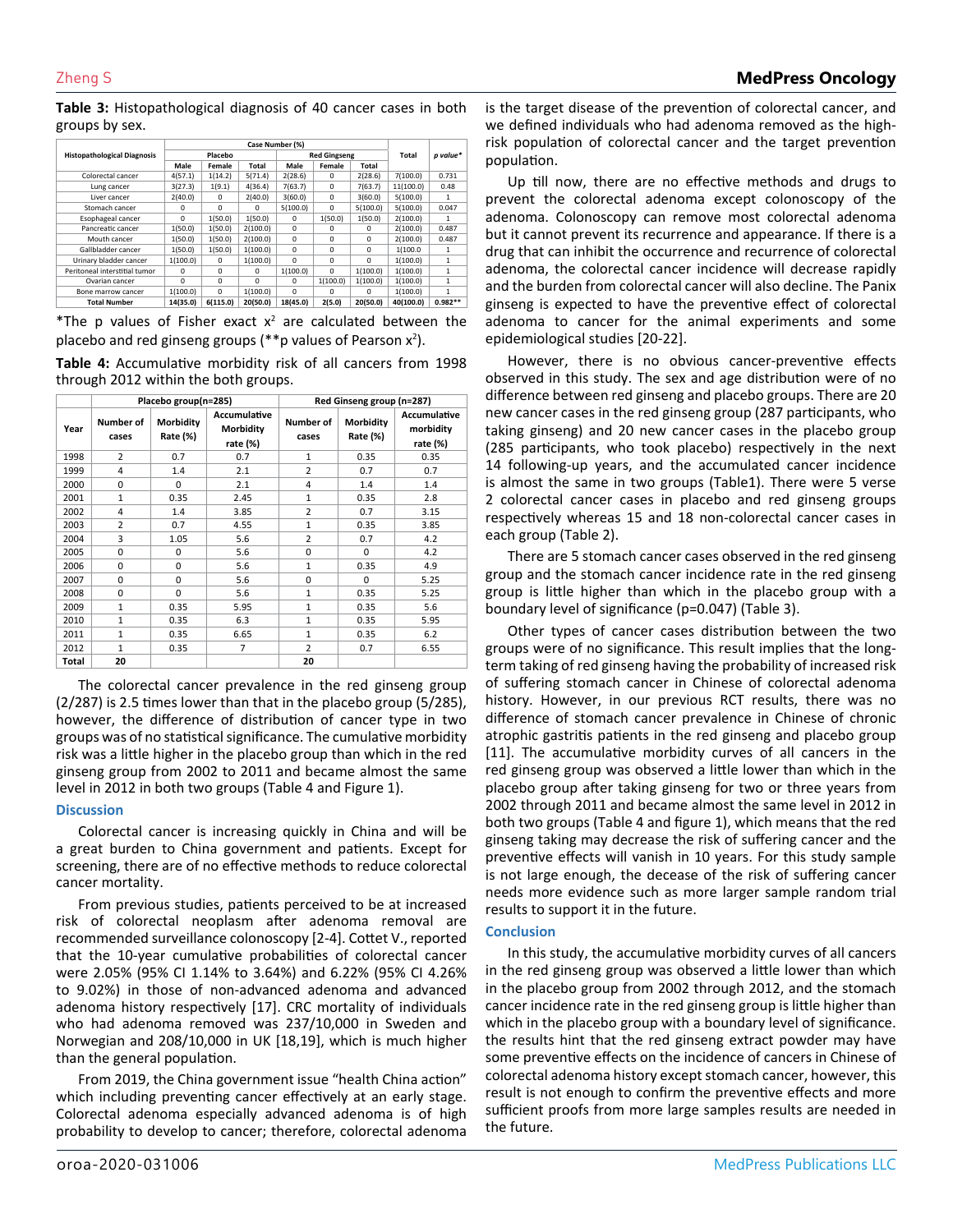

**Figure 1:** Accumulative morbidity risk of all cancers during the period of 1998-2012 in both groups.

## **Conflicts of Interest**

This study was also approved by the ethics committee of the Second Affiliated Hospital, College of Medicine, Zhejiang University in 1998. The authors declare that they have no competing interests.

## **Acknowledgments**

This study was supported by the Research on Prevention and Control of Major Chronic Noncommunicable Diseases under National Key R&D Program (2016YFC1302803), and the Zhejiang Medical and Health Science and Technology Project (2013KYA091). These funding bodies were independent of the study design, data collection, interpretation and manuscript writing. The authors thank Taik-Koo Yun ( M.D., Ph.D., Korea Institute of Cancer Chemoprevention, 566-30 Yeunnam Dong, Mapo Ku, Seoul 121-869, Republic of Korea, E-mail: tkyun@nuri. net) and his colleagues for his support and design for this study, and Dr. Xi-yong Liu for his work in the beginning of this study, we also thank the doctors( Wei-dong , Li, Chun-fu, Yang, Gao-fei, Shen) and nurses of the local hospitals in the study population, in Haining county.

# **Reference**

- 1. [Gupta S, Jacobs ET, Baron JA, Lieberman DA, Murphy G,](https://www.ncbi.nlm.nih.gov/pubmed/26658145) [Ladabaum U, et al. Risk stratification of individuals with](https://www.ncbi.nlm.nih.gov/pubmed/26658145)  [low-risk colorectal adenoma using clinical characteristics: a](https://www.ncbi.nlm.nih.gov/pubmed/26658145)  [pooled analysis. Gut. 2017; 66\(3\): 446-453.](https://www.ncbi.nlm.nih.gov/pubmed/26658145)
- 2. [Lieberman DA, Rex DK, Winawer SJ, Giardiello FM, Johnson](https://www.ncbi.nlm.nih.gov/pubmed/22763141)  [DA, Levin TR. Guidelines for colonoscopy surveillance](https://www.ncbi.nlm.nih.gov/pubmed/22763141)  [after screening and polypectomy: a consensus update](https://www.ncbi.nlm.nih.gov/pubmed/22763141)  [by the US Multi-Society Task Force on Colorectal Cancer.](https://www.ncbi.nlm.nih.gov/pubmed/22763141)  [Gastroenterology. 2012; 143: 844-857.](https://www.ncbi.nlm.nih.gov/pubmed/22763141)
- 3. [Hassan C, Quintero E, Dumonceau JM. Post-polypectomy](https://www.ncbi.nlm.nih.gov/pubmed/24030244)  [colonoscopy surveillance: European Society of Gastrointestinal](https://www.ncbi.nlm.nih.gov/pubmed/24030244)  [Endoscopy \(ESGE\) guideline. Endoscopy.2013; 45: 842-864.](https://www.ncbi.nlm.nih.gov/pubmed/24030244)
- 4. [Chung SJ, Kim YS, Yang SY. Five-year risk for advanced](https://www.ncbi.nlm.nih.gov/pubmed/21427200)  [colorectal neoplasia after initial colonoscopy according to](https://www.ncbi.nlm.nih.gov/pubmed/21427200)  [the baseline risk stratification: a prospective study in 2452](https://www.ncbi.nlm.nih.gov/pubmed/21427200) [asymptomatic Koreans. Gut. 2011; 60: 1537-1543.](https://www.ncbi.nlm.nih.gov/pubmed/21427200)
- 5. [He X, Wu K, Ogino S, Giovannucci EL, Chan AT, Song M.](https://www.ncbi.nlm.nih.gov/pubmed/29702117)  [Association Between Risk Factors for Colorectal Cancer](https://www.ncbi.nlm.nih.gov/pubmed/29702117) [and Risk of Serrated Polyps and Conventional Adenoma.](https://www.ncbi.nlm.nih.gov/pubmed/29702117)  [Gastroenterology. 2018; 155\(2\): 355-373.](https://www.ncbi.nlm.nih.gov/pubmed/29702117)
- 6. [Yun TK, YunYS, Han IH. Anticarcinogenic effect of long-term](https://www.ncbi.nlm.nih.gov/pubmed/6420059)  [oral administration of red ginseng on newborn mice exposed](https://www.ncbi.nlm.nih.gov/pubmed/6420059)  [to various chemical carcinogens. Cancer Detection Prev.](https://www.ncbi.nlm.nih.gov/pubmed/6420059) [1983; 6: 515-525.](https://www.ncbi.nlm.nih.gov/pubmed/6420059)
- 7. [Panwar M, Samarth R, Kumar M, Yoon WJ, Kumar A. Inhibition](https://europepmc.org/article/med/16272690)  [of benzo\(a\)pyrene induced lung adenoma by Panax ginseng](https://europepmc.org/article/med/16272690)  [extract, EFLA400, in Swiss albino mice. Biol Pharm Bull 2005;](https://europepmc.org/article/med/16272690) [28: 2063-2067.](https://europepmc.org/article/med/16272690)
- 8. [Yan Y, Wang Y, Tan Q, Hara Y, Yun TK, Lubet RA, et al. Efficacy](https://www.ncbi.nlm.nih.gov/pubmed/16533426) [of polyphenon E, red ginseng, and rapamycin on benzo\(a\)](https://www.ncbi.nlm.nih.gov/pubmed/16533426) [pyrene-induced lung tumorigenesis in A/J mice. Neoplasia](https://www.ncbi.nlm.nih.gov/pubmed/16533426)  [2006; 8: 52-58.](https://www.ncbi.nlm.nih.gov/pubmed/16533426)
- 9. [Yun TK, Choi SY. A case-control study of ginseng intake and](https://www.ncbi.nlm.nih.gov/pubmed/2084014)  [cancer. Int J Epidemiol. 1990; 19: 871-876.](https://www.ncbi.nlm.nih.gov/pubmed/2084014)
- 10. [Guo JQ, Zheng QH, Chen H, Chen L, Xu JB, Chen MY, et al.](https://www.ncbi.nlm.nih.gov/pubmed/24938458)  [Ginsenoside Rg3 inhibition of vasculogenic mimicry in](https://www.ncbi.nlm.nih.gov/pubmed/24938458)  [pancreatic cancer through downregulation of VE cadherin/](https://www.ncbi.nlm.nih.gov/pubmed/24938458)  [EphA2/MMP9/MMP2 expression. Int J Oncol. 2014; 45\(3\):](https://www.ncbi.nlm.nih.gov/pubmed/24938458) [1065-1072.](https://www.ncbi.nlm.nih.gov/pubmed/24938458)
- 11. [Yun TK, Zheng S, Choi SY, Cai SR, Lee YS, Liu XY, et al. Non-](https://www.ncbi.nlm.nih.gov/pubmed/20521975)[Organ-Specific Preventive Effect of Long-Term Administration](https://www.ncbi.nlm.nih.gov/pubmed/20521975)  [of Korean Red Ginseng Extract on Incidence of Human](https://www.ncbi.nlm.nih.gov/pubmed/20521975)  [Cancers, J Med Food. 2010; 13\(3\): 489-494.](https://www.ncbi.nlm.nih.gov/pubmed/20521975)
- 12. [Yun TK. Experimental and epidemiological evidence of the](https://www.ncbi.nlm.nih.gov/pubmed/9110579)  [cancer-preventive effect of Panax ginseng C.A. Meyer. Nutr](https://www.ncbi.nlm.nih.gov/pubmed/9110579) [Rev. 1996; 54: S71-S81.](https://www.ncbi.nlm.nih.gov/pubmed/9110579)
- 13. [Yun TK, Choi SY. Non-organ specific cancer prevention of](https://www.ncbi.nlm.nih.gov/pubmed/9698120)  [ginseng: prospective study in Korea. Int J Epidemiol. 1998;](https://www.ncbi.nlm.nih.gov/pubmed/9698120) [27: 359-364.](https://www.ncbi.nlm.nih.gov/pubmed/9698120)
- 14. [Jin X, Che DB, Zhang ZH, Yan HM, Jia ZY, Jia XB. Ginseng](https://www.ncbi.nlm.nih.gov/pmc/articles/PMC5005362/)  [consumption and risk of cancer: A meta-analysis. J Ginseng](https://www.ncbi.nlm.nih.gov/pmc/articles/PMC5005362/)  [Res. 2016; 40\(3\): 269-277.](https://www.ncbi.nlm.nih.gov/pmc/articles/PMC5005362/)
- 15. [Wong AS, Che CM, Leung KW. Recent advances in ginseng as](https://www.ncbi.nlm.nih.gov/pubmed/25347695) [cancer therapeutics: a functional and mechanistic overview.](https://www.ncbi.nlm.nih.gov/pubmed/25347695) [Nat Prod Rep. 2015; 32\(2\): 256-272.](https://www.ncbi.nlm.nih.gov/pubmed/25347695)
- 16. Lee MS, Kim MS, Yoo JK, Lee JY, Ju JE, Jeong YK. Enhanced anticancer effects of a mixture of low-dose mushrooms and Panax ginseng root extracts in human colorectal cancer cells. Oncol Rep. 2017; 38(3): 1597-1604.
- 17. [Cottet V, Jooste V, Fournel I, Bouvier AM, Faivre J, Bonithon-](https://www.ncbi.nlm.nih.gov/pubmed/22110052)[Kopp C. Long-term risk of colorectal cancer after adenoma](https://www.ncbi.nlm.nih.gov/pubmed/22110052)  [removal: a population-based cohort study. Gut. 2012; 61:](https://www.ncbi.nlm.nih.gov/pubmed/22110052) [1180-1186.](https://www.ncbi.nlm.nih.gov/pubmed/22110052)
- 18. [Emilsson L, Løberg M, Bretthauer M, Holme Ø, Fall K, Jodal](https://www.ncbi.nlm.nih.gov/pubmed/28906163)  [HC, et al. Colorectal cancer death after adenoma removal in](https://www.ncbi.nlm.nih.gov/pubmed/28906163)  [Scandinavia. Scand J Gastroenterol. 2017; 52\(12\): 1377-1384.](https://www.ncbi.nlm.nih.gov/pubmed/28906163)
- 19. Atkin W, Wooldrage K, Brenner A, Martin J, Shah U, Perera S, et al. Adenoma surveillance and colorectal cancer incidence: a retrospective, multi-center, cohort study. Lancet Oncol. 2017; 18(6): 823-834.
- 20. [Vayghan HJ, Ghadimi SS, Nourazarian AR. Preventive and](https://www.ncbi.nlm.nih.gov/pubmed/24568461)  [therapeutic roles of ginseng- focus on colon cancer. Asian](https://www.ncbi.nlm.nih.gov/pubmed/24568461)  [Pac J Cancer Prev. 2014; 15\(2\): 585-588.](https://www.ncbi.nlm.nih.gov/pubmed/24568461)